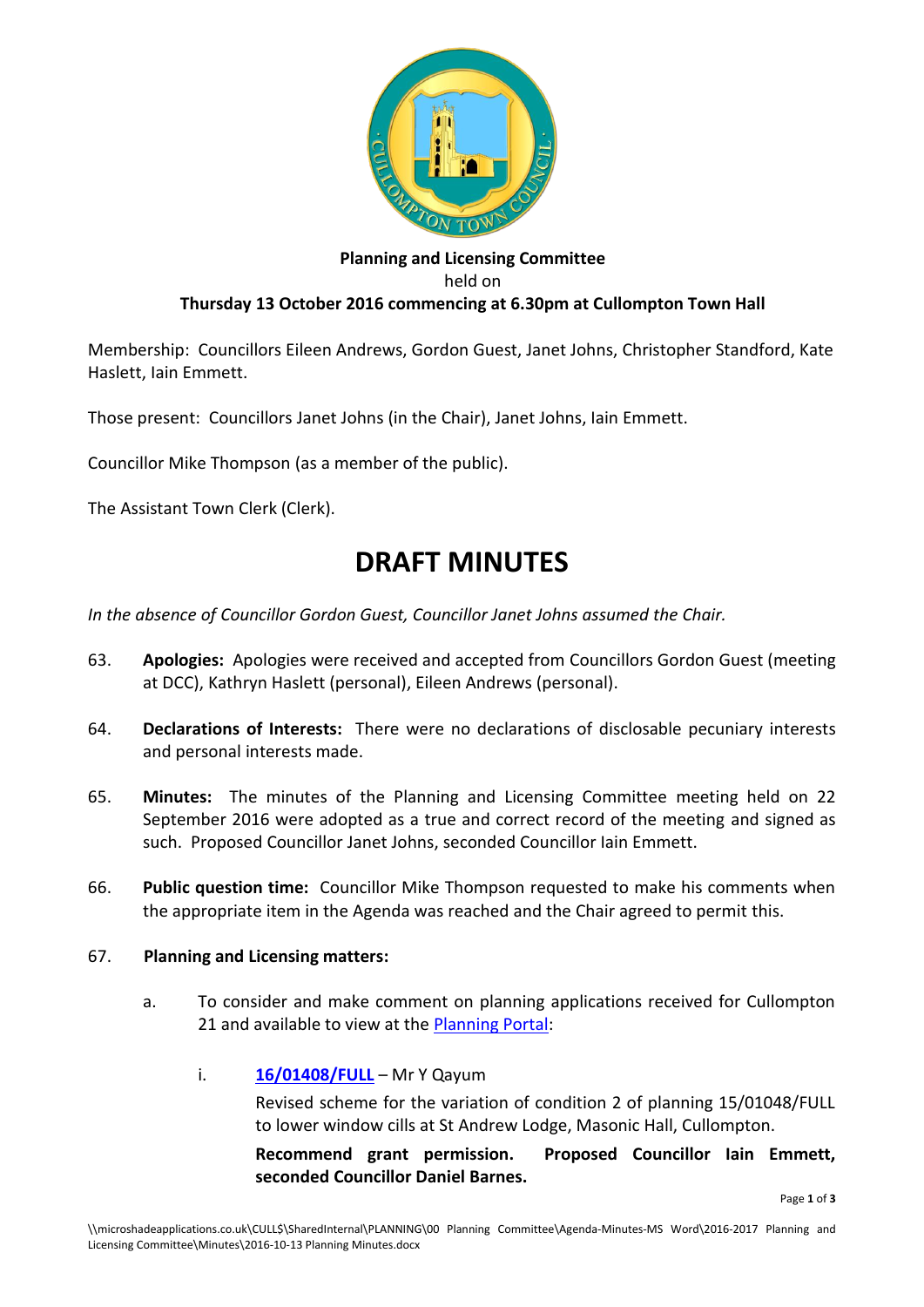#### ii. **[16/01392/FULL](http://docs.middevon.gov.uk/pap/index.asp?caseref=16/01392/FULL)** – Mr P Gibbins

Conversion of office building to dwelling at Land and Building at Sunny View, Kings Mill Road, Cullompton.

**Recommend grant permission. Proposed Councillor Daniel Barnes, Iain Emmett.**

iii. **[16/01401/CLU](http://docs.middevon.gov.uk/pap/index.asp?caseref=16/01401/CLU)** – Mr M Chattey

Certificate of Lawfulness for the existing use of barn as dwelling house for a period in excess of 10 years.

**Recommend grant permission. Proposed Councillor Janet Johns, seconded Councillor Iain Emmett.**

## iv. **[16/01447/FULL](http://docs.middevon.gov.uk/pap/index.asp?caseref=16/01447/FULL)** – Mr R Wyman

Erection of a dwelling (Revised Scheme) at Land at NGR 301988 106652 (Adjacent to Poyle House), Exeter Road, Cullompton.

Councillor Mike Thompson made a presentation to the Committee concerning the history of the site, including previous planning permissions that had been granted but not implemented, and his objections to this proposal. After discussion it was:

**Recommended that permission is refused on the grounds of overdevelopment of the site and a lack of space for parking and vehicular movements. There is concern surrounding the vicinity of underground services to the site, the vicinity of the school and that the increase in vehicle movements will have a detrimental effect on pedestrian safety. Proposed Councillor Iain Emmett, seconded Councillor Janet Johns.**

## v. **[16/01487/FULL](http://docs.middevon.gov.uk/pap/index.asp?caseref=16/01487/FULL)** – Mr M Frost

Erection of roof over existing manure store at Land and Buildings at NGR 304760 108683, Kingsford Manor, Kentisbeare.

**Recommend grant permission. Proposed Councillor Daniel Barnes, seconded Councillor Iain Emmett.**

vi. **[16/01475/FULL](http://docs.middevon.gov.uk/pap/index.asp?caseref=16/01475/FULL)** – Mr J Persey

Erection of a poultry building ( $678m^2$ ); formation of access, associated hard standing and track at Land at NGR 303945 104694 (North of Chaldon Farm), Mutterton.

**Recommend grant permission. Proposed Councillor Janet Johns, seconded Councillor Iain Emmett.**

vii. **[16/01476/FULL](http://docs.middevon.gov.uk/pap/index.asp?caseref=16/01476/FULL)** – Mr J Persey

Erection of a poultry building ( $678m^2$ ); formation of access, associated hard standing and track at Land at NGR 303971 104730 (North of Chaldon Farm), Mutterton.

# **Recommend grant permission. Proposed Councillor Janet Johns, seconded Councillor Iain Emmett.**

- b. To receive planning determinations and consider any other planning matters brought forward at the discretion of the Chair.
- c. To consider applications for neighbouring parishes. There were no applications from neighbouring Parishes to consider.
- 68. **Neighbourhood Plan Update:** There was nothing to report.